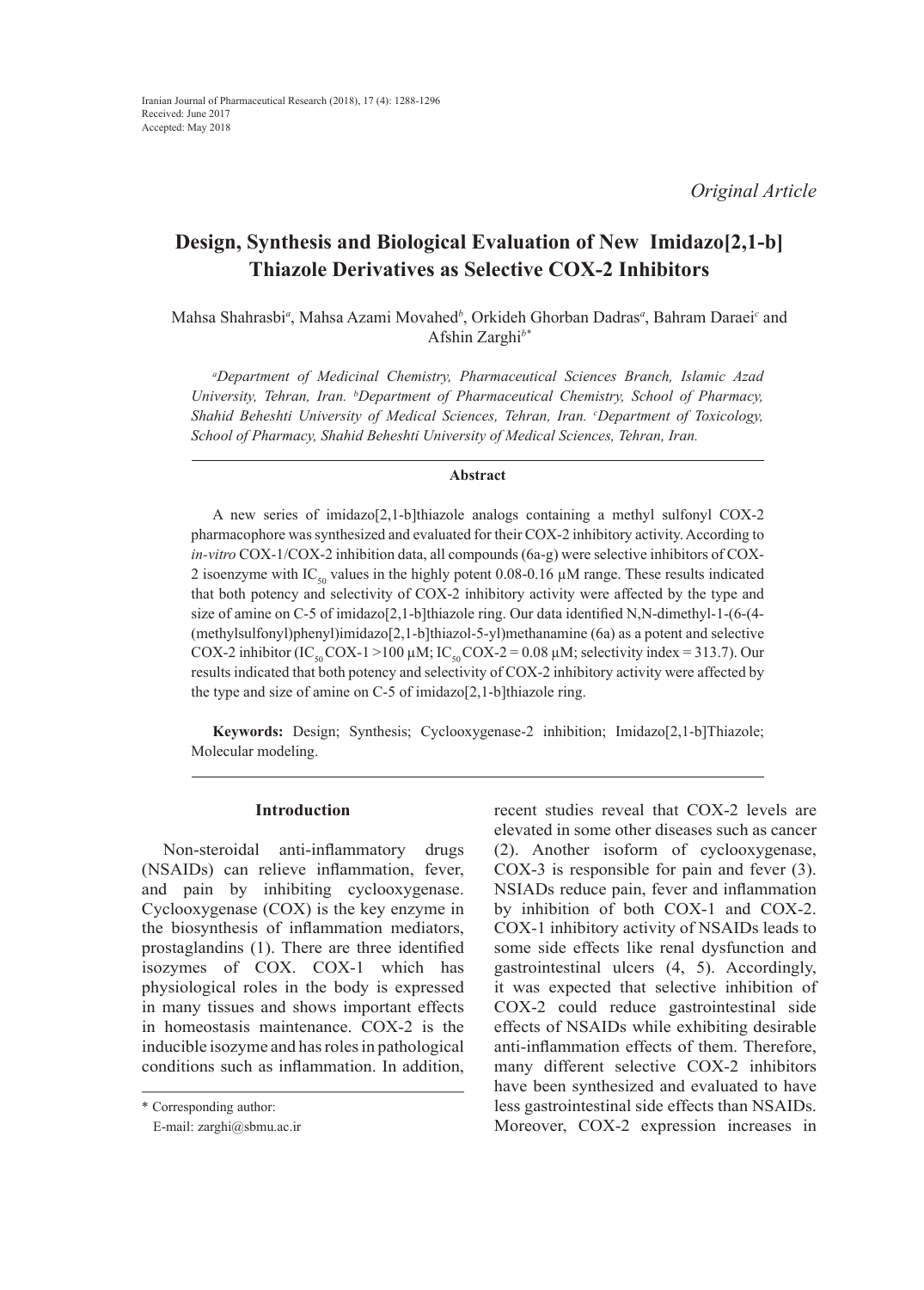

Figure 1. Chemical structures of COX-2 inhibitors (Celecoxib and Rofecoxib), lead compounds (A, B, C) and our designed molecules.

cancer (6-9), Parkinson's (10) and Alzheimer′s disease (11). This fact theorizes that we can decrease the progression of these diseases by COX-2 inhibition. Based on this fact, many different structures of COX-2 inhibitors were investigated (12-23). Although their structures have very high varieties, we can classify them to two main classes of tricyclics and non-tricyclics (24). Tricyclics included the majority of  $COX-2$  inhibitors. These compounds possess vicinal diaryl on a hetero/ carbocyclic central ring and a pharmacophore group of methylsulfonyl, sulfonamide, or pyrazolo[1,5-a]pyrimidine (Figure azido on *para* position of one of the aryl rings which is responsible for COX-2 selectivity such as well-known compounds Celecoxib (25), Rofecoxib (26) and Valdecoxib (27). Increased risk of cardiovascular events due to Rofecoxib use, led to voluntarily withdrawing of this drug from the market. Some studies demonstrated that cardiac adverse effects

associated with the use of COX-2 inhibitors may be related to intrinsic chemical properties of the drugs not the class effects of these medications (28). Accordingly, introducing new COX-2 scaffolds with valuable biological investigated (12-23). Although their activities and improved safety profiles is still uctures have very high varieties, we can one of the researcher's interests. Almansa *et al.* introduced a series of pyrazolo[1,5-*a*] d non-tricyclics (24). Tricyclics included pyrimidine derivatives and studied addition majority of COX-2 inhibitors. These of a fused ring to usual five-memberd central mpounds possess vicinal diaryl on a hetero ring. Among this series, 3-(4-fluorophenyl)-6,7-dimethyl-2-(4-(methylsulfonyl) phenyl) pyrazolo[1,5-a]pyrimidine (Figure 1) do on para position of one of the aryl rings exhibited the most potency and selectivity  $(IC<sub>50</sub> Whole cell COX-2 = 0.012 \mu M, COX-1 >$ then is responsive for SOIT Selectring  $(10 \text{ g})$  (29). We reported an investigation on  $(\text{h})$  and  $(\text{h})$  (29). We reported an investigation on 5-substituted-2-(4-(azido or methylsulfonyl) phenyl)-1*H*-indole derivatives (30). In this study, 5-methoxy-2-(4-(methylsulfonyl) phenyl)-1*H*-indole (Figure 1) was the most potent and selective compound among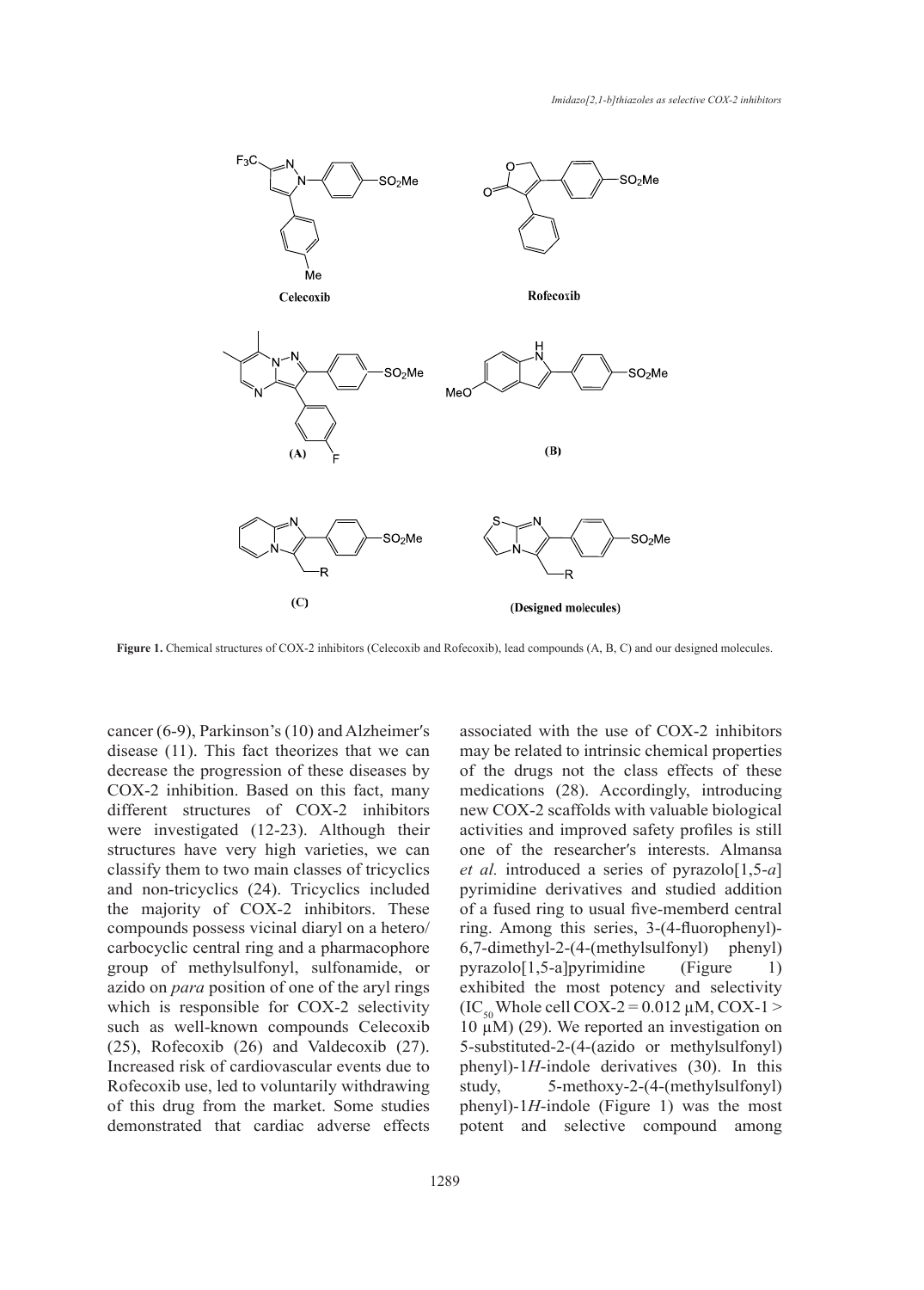synthesized compounds (COX-2 IC<sub>50</sub>=  $0.08$ )  $\mu$ M; SI = 291.2). Also, we have recently reported a group of imidazo[1,2-a]pyridine derivatives with remarkable potency and selectivity. In this series, the most potency and selectivity of COX-2 inhibition belongs to 2-(4-(methylsulfonyl)phenyl)-3-(morpholinomethyl)*H*-imidazo[1,2-a] pyridine (IC<sub>50</sub> = 0.07  $\mu$ M, SI = 217.1) (31). In present work, we changed pyridine ring in imidazo[1,2-a]pyridine to thiazole ring in imidazo[2,1-b]thiazole and we designed a new group of 6-(4-(methylsulfonyl)phenyl) imidazo[2,1-b]thiazole derivatives possessing a methylsulfonyl at *para* position of C-6 phenyl ring and different mannich base on C-5 (Figure 1).

#### **Experimental**

#### *Materials and Methods*

All reagents used in this study were purchased from Merck AG and Aldrich Chemical companies without further purifications. Melting points were determined with a Thomas–Hoover capillary apparatus. Perkin Elmer Model 1420 spectrometer was used to acquire Infrared spectra. 1 HNMR spectra with TMS as internal standard were acquired with Bruker FT-500 MHz instrument (Brucker Biosciences, USA. Chloroform-D was used as solvent. Coupling constant (J) values are estimated in hertz (Hz) and spin multiples are given as s (singlet), d (double), t (triplet), q (quartet), and m (multiplet). The mass spectral measurements were performed on a 6410 Agilent LCMS triple quadrupole mass spectrometer (LCMS) with an electrospray ionization (ESI) interface. Microanalyses, determined for C and H, were within  $\pm 0.4\%$  of theoretical values.

## *Preparation of 4-(methylthio)acetophenone (2)*

11.5 g AlCl<sub>3</sub> (87 mmol) was suspended in 200 mL CHCl, and stirred until disperse uniformly. After cooling to 10 ºC, 6.2 mL (87 mmol) acetyl chloride was added, followed by dropwise addition of 7.5 mL (80 mmol) thioanisole when the temperature was under

4 ºC and allowed the mixture to stir at room temperature for 2 h. The mixture was poured into crushed ice, organic layer was separated with CHCl<sub>3</sub> and washed with saturated NaHCO<sub>3</sub> solution and finally dried over anhydrous  $Na<sub>2</sub>SO<sub>4</sub>$ . The solvent was evaporated under reduced pressure. The precipitate was filtered and washed with n-hexane. Yield 87%; white crystalline powder; mp: 81-82 ºC; IR (KBr disk): υ (cm<sup>-1</sup>) 1690 (C=O); LC-MS (ESI) m/z: 167 (M+1, 100).

#### *4-(Methylsulfonyl)acetophenone (3)*

To a solution of 4 g of 1 (24 mmol) in 20 mL THF, mixture of 20 g oxone in THF and water (1:1) was added and stirred at room temperature for 2 h. THF was removed under reduced pressure and extracted with CHCl<sub>3</sub>  $(3 \times 25 \text{ mL})$ . The organic layer was washed twice with saturated  $NAHCO<sub>3</sub>$  solution and dried over anhydrous  $Na<sub>2</sub>SO<sub>4</sub>$ . The solvent was evaporated and white precipitate was recrystallized in ethanol. Yield 95%; white crystalline powder; mp: 128-130 ºC; IR (KBr disk): υ (cm<sup>-1</sup>) 1148, 1309 (SO<sub>2</sub>), 1681 (C=O); LC-MS (ESI) m/z: 198.9 (M+1, 100).

*α-Bromo-4-(methylsulfonyl)acetophenone (4)*

Dissolve 2 g (10.1 mmol) of 2 in 20 mL  $CHCl<sub>3</sub>$ . The bromine was added drop wise. After the reaction was completed (monitored by TLC), the solvent was evaporated under reduced pressure and the precipitate was recrystallized in ethanol. Yield 83%; white crystalline powder; mp: 125-127 ºC; IR (KBr disk): υ (cm<sup>-1</sup>) 1165, 1308 (SO<sub>2</sub>) 1710 (C=O); LC-MS (ESI) m/z: 276.7 (M+1, 100).

## *6-(4-(Methylsulfonyl)phenyl) imidazo[2,1-b]thiazole (5)*

To 1 g of 3 (3.62 mmol) in ethanol, 0.38 g  $Na_2CO_3$  (7.25 mmol) and 0.36 g 2-aminothiazole (3.4 mmol) were added and refluxed for 24 hours. The precipitate was filtered off and washed with water. Yield 70.5%; brown powder; mp: 145.5-147 ºC; IR (KBr disk): vcm<sup>-1</sup> 1149, 1298 (SO<sub>2</sub>); <sup>1</sup>HNMR (CDCl<sub>3</sub>):  $\delta$  ppm 3.08 (s, 3H, SO<sub>2</sub>CH<sub>3</sub>), 6.94 (d, 1H, imidazothiazole  $H_2$ ), 7.51 (d, 1H,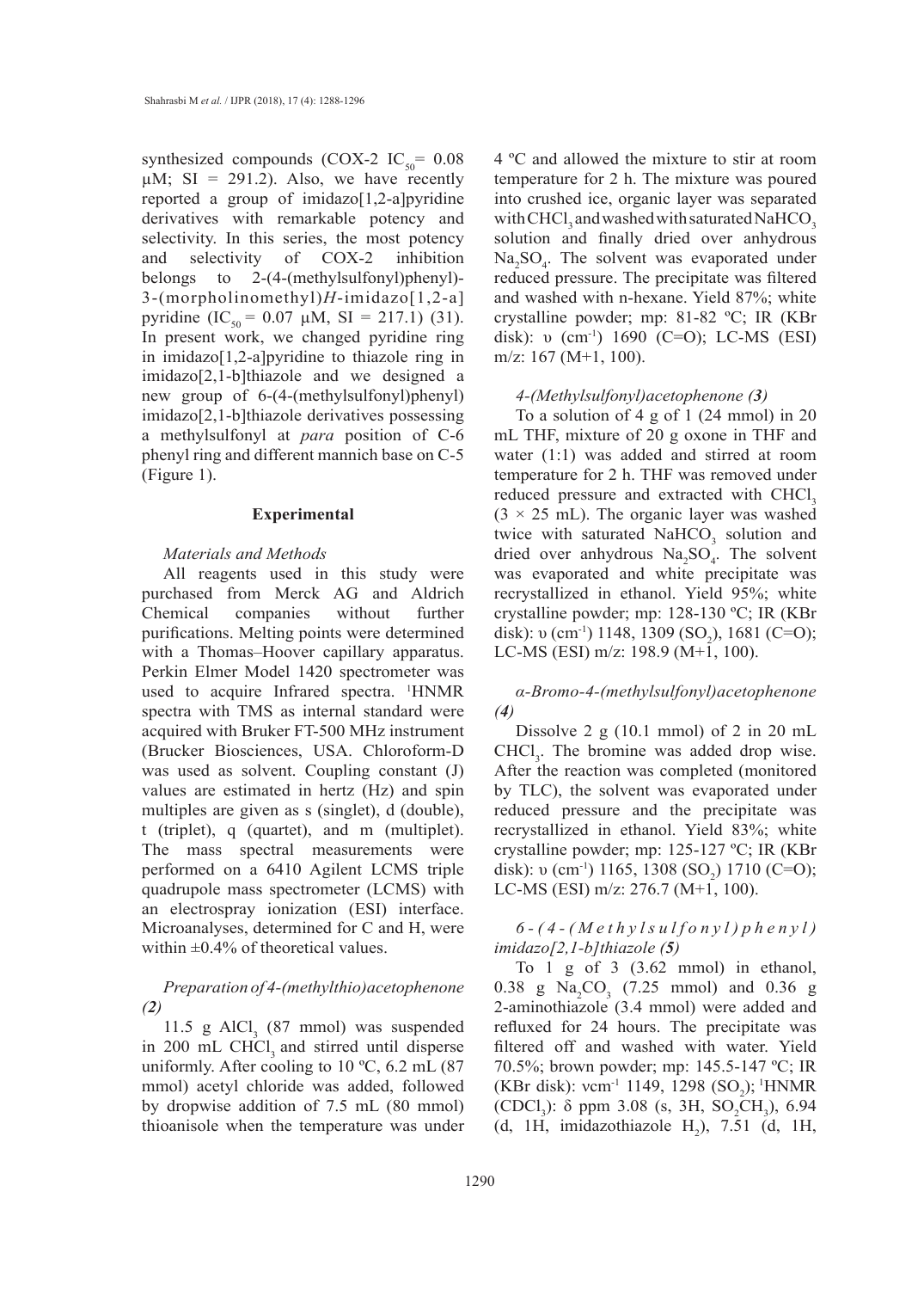imidazothiazole  $H_3$ ), 7.89-8.01 (m, 5H, imidazothiazole  $H<sub>5</sub>$ , 4-methylsulfonylphenyl  $H_{2, H_{3, H_{5}}$  &  $H_{6}$ , J = 6.9 Hz); LC-MS (ESI) m/z: 279.0 (M+1, 100). Anal. Calcd. for  $C_{12}H_{10}N_2O_2S_2$ : C, 51.78; H, 3.62; N, 10.06. Found: C, 51.52; H, 3.85; N, 10.25.

## *6-(4-(Methylsulfonyl)phenyl) imidazo[2,1-b]thiazole derivatives (6a-g)*

At 0  $^{\circ}$ C, acetic acid,  $\sim$ 36% formalin solution (1.37 mmol) and appropriate aliphatic amine 1.37 mmol) were added in the flask. Then, **4** (0.3 g, 1.10 mmol) was added and the reaction mixture stirred at 50 ºC for reaction completion. The reaction mixture was cooled under 10 °C and pH was adjusted to  $\sim$ 8-9 with 20% sodium hydroxide solution. The solid was filtered and washed with water. The crude was purified by chromatography to give compounds (**6a-g**) (Yield 50-70%).

*N,N-Dimethyl-1-(6-(4-(methylsulfonyl) phenyl)imidazo[2,1-b]thiazol-5-yl) methanamine (6a)*

Yield 61%; Yellow powder; mp: 123-124 °C; IR (KBr):  $1 \vee \text{(cm}^{-1})$  1156, 1316 (SO<sub>2</sub>);<br><sup>1</sup>HNMR (CDCL):  $\delta$  ppm 2.28 (s. 6H, CH) HNMR (CDCl<sub>3</sub>): δ ppm 2.28 (s, 6H, CH<sub>3</sub>), 3.08 (s, 3H,  $SO_2CH_3$ ), 3.79 (s, 2H,  $-CH_2-N$ ), 6.85 (d, 1H, imidazothiazole  $H_2$ , J = 4.4 Hz), 7.68 (d, 1H, imidazothiazole  $H_3$ , J = 4.4 Hz), 7.98 (dd, 4H, 4-methylsulfonylphenyl  $H_2$ ,  $H_3$ ,  $H_5$  and  $H_6$ ,  $J = 6.6$  Hz); LC-MS (ESI) m/z : 336.0 (M+1, 100). Anal. Calcd. for  $C_{15}H_{17}N_3O_2S_2$ : C, 53.71; H, 5.11; N, 12.53. Found: C, 53.51; H, 5.35; N, 12.84.

## *N-Ethyl-N-((6-(4-(methylsulfonyl) phenyl)imidazo[2,1-b]thiazol-5-yl)methyl) ethanamine (6b)*

Yield 55.1%; Yellow powder; mp: 132- 135 °C; IR (KBr): ν (cm<sup>-1</sup>) 1152,1304 (SO<sub>2</sub>);<br><sup>1</sup>HNMR (CDCL): δ ppm 1.04-1.07 (t. 6H) HNMR (CDCl<sub>3</sub>): δ ppm 1.04-1.07 (t, 6H, CH<sub>3</sub>, J = 7.1 Hz), 2.54-2.58 (q, 4H , CH<sub>2</sub>-CH<sub>3</sub>,  $J = 7.1$  Hz), 3.12 (s, 3H, SO<sub>2</sub>CH<sub>3</sub>), 3.97 (s, 2H) -CH<sub>2</sub>-N), 6.86 (d, 1H, imidazothiazole  $H_2$ , J = 4.5 Hz), 7.81 (d, 1H, imidazothiazole  $H_3$ , J = 4.5 Hz),8.01 (dd, 4H, 4-methylsulfonylphenyl  $H_{2, H_{3, H_{5}}$  &  $H_{6}$ , J=6.6 Hz); LC-MS (ESI) m/z : 364.0 (M+1, 100). Anal. Calcd. for  $C_{17}H_{21}N_3O_2S_2$ : C, 56.17; H, 5.82; N, 11.56. Found: 56.35; H, 6.02; N, 11.71.

*N-((6-(4-(Methylsulfonyl)phenyl) imidazo[2,1-b]thiazol-5-yl)methyl)-Npropylpropan-1-amine (6c)*

Yield 54.9%; Yellow powder; mp: 165- 167 °C; IR (KBr): ν (cm<sup>-1</sup>) 1155,1307 (SO<sub>2</sub>);<br><sup>1</sup>HNMR (CDCL): δ ppm 0.84-0.87 (t. 6H HNMR (CDCl<sub>3</sub>): δ ppm 0.84-0.87 (t, 6H,  $CH_3$ , J = 7.3 Hz), 1.46-1.53 (m, 4H, - $CH_2$ -CH<sub>3</sub>), 2.41-2.43 (t,4H,- $\underline{CH}_2$ -CH<sub>2</sub>, J = 7.1 Hz), 3.12  $(s, 3H, SO_2CH_3), 3.96 (s, 2H, -CH_2-N), 6.86$ (d, 1H, imidazothiazole  $H_2$ , J = 4.0 Hz), 7.76 (d, 1H, imidazothiazole  $H_3$ , J = 4.0 Hz), 8.01 (dd, 4H, 4-methylsulfonylphenyl  $H_2$ ,  $H_3$ ,  $H_5$ and  $H_6$ , J = 6.7 Hz); LC-MS (ESI) m/z : 392.1 (M+1, 100). Anal. Calcd. for  $C_{19}H_{25}N_3O_2S_2$ : C, 58.28; H, 6.44; N, 10.73*.* Found: C, 58.33; H, 6.57; N, 10.98*.*

*6-(4-(Methylsulfonyl)phenyl)-5- (pyrrolidin-1-ylmethyl)imidazo[2,1-b] thiazole (6d)*

Yield 51%; Yellow powder; mp: 144- 146 °C; IR (KBr): ν (cm<sup>-1</sup>) 1147,1307 (SO<sub>2</sub>);<br><sup>1</sup>HNMR (CDCL): δ ppm 1.82 (m 4H HNMR (CDCl<sub>3</sub>): δ ppm 1.82 (m, 4H, CH<sub>2</sub>-), 2.57 (m, 4H, -N-CH<sub>2</sub>-), 3.11 (s, 3H,  $SO_2CH_3$ ), 4.03 (s, 2H, -CH<sub>2</sub>-N), 6.87 (d, 1H, imidazothiazole  $H_2$ , J = 4.2 Hz), 7.78 (d, 1H, imidazothiazole  $H_3$ , J = 4.2 Hz), 8.00 (dd, 4H, 4-methylsulfonylphenyl  $H_2$ ,  $H_3$ ,  $H_5$  and  $H_6$ , J  $= 6.8$  Hz); LC-MS (ESI) m/z : 362.00 (M+1, 100). Anal. Calcd. for  $C_{17}H_{19}N_3O_2S_2$ : C, 56.49; H, 5.30; N, 11.62. Found: C, 56.13; H, 5.51; N, 11.88.

## *6-(4-(Methylsulfonyl)phenyl)-5-(piperidin-1-ylmethyl)imidazo[2,1-b]thiazole (6e)*

Yield 60%; Yellow powder; mp: 142.6- 144 °C; IR (KBr): ν (cm<sup>-1</sup>) 1151, 1309 (SO<sub>2</sub>);<br><sup>1</sup>HNMR (CDCL): δ ppm 1.50 (m 2H -CH -HNMR (CDCl<sub>3</sub>): δ ppm 1.50 (m, 2H, -CH<sub>2</sub>- $),1.58-1.63$  (m, 4H,  $-CH_2$ -), 2.46 (s, 2H,  $-CH_2-N$ ), 3.12 (s, 3H,  $SO_2CH_3$ ), 3.84 (t, 4H, N-CH<sub>2</sub>-), 6.87 (d, 1H, imidazothiazole  $H_2$ , J  $= 4.4$  Hz), 7.78 (d, 1H, imidazothiazole H<sub>3</sub>,  $J = 4.4$  Hz), 8.02 (dd, 4H, 4-methylsulfonylphenyl  $H_2$ ,  $H_3$ ,  $H_5$  and  $H_6$ ,  $J = 6.7$  Hz); LC-MS (ESI) m/z : 376 (M+1, 100). Anal. Calcd. for  $C_{18}H_{21}N_3O_2S_2$ : C, 57.58; H, 5.64; N, 11.19. Found: C, 57.78; H, 5.91; N, 11.26.

*4-((6-(4-(Methylsulfonyl)phenyl)*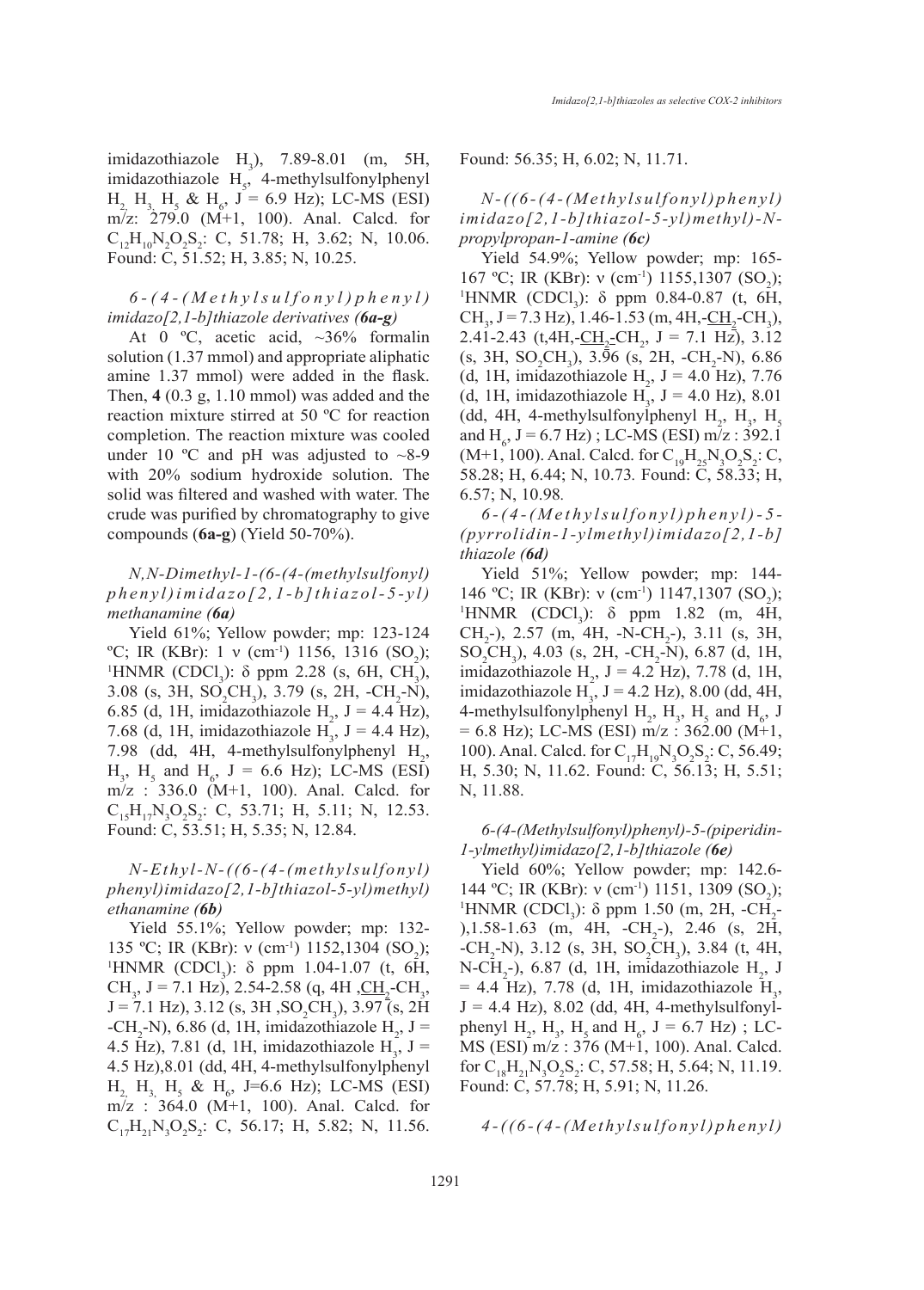

R:dimethylamine, diethylamine, dipropilamine, morpholine, piperidine, pyrrolidine, diethanolamine

**Scheme 1.** Reagents and conditions: (a) AlCl<sub>3</sub>, CH<sub>3</sub>COCl, CHCl<sub>3</sub>, 25 °C, 2h (b) Oxone, THF, water, 25 °C, 2h (c) Br<sub>2</sub>, CHCl<sub>3</sub>, 25 °C (d) Ethanol, Na<sub>2</sub>CO<sub>3</sub>, 2-aminothiazole, reflux (e) acetic acid, formalin, different aliphatic amines. different aliphatic amines. 1. Reagents and conditions: (a) AlCl<sub>3</sub>, CH<sub>3</sub>COCl, CHCl<sub>3</sub>, 25 °C, 2h (b) Oxone, THF, water, 25 °C, 2h (c) Br<sub>2</sub>, CHCl<sub>3</sub>

*imidazo[2,1-b]thiazol-5-yl)methyl)* Found: C, 51.77; H, 5.65; N, 10.82. *morpholine (6f)*  $I-bJthiazol-5-yl$ )  $methyl$  Found: C, 51.77; H, 5.65; N, 10.82.  $\alpha$  binding site were evaluated by a docking experiment. Results obtained from docking experiment. Results obtained from docking  $\alpha$ 

Yield 69.5%; Yellow powder; mp: 203-<br>Nolecular modeling studies 206 °C; IR (KBr):  $v$  (cm<sup>-1</sup>) 1173, 1331 (SO<sub>2</sub>); Docking studies were implement<br><sup>1</sup>HNMR (CDCl):  $\delta$  ppm 2.49 (t. 4H, -N-CH, and provide AutoDock software Version 4.2) HNMR (CDCl<sub>3</sub>):  $\delta$  ppm 2.49 (t, 4H, -N-CH<sub>2</sub>-, using AutoDock software Version  $\delta$  $J = 5.0$  Hz), 3.08 (s, 3H, SO<sub>2</sub>CH<sub>3</sub>), 3.69-3.71 coordinates of the X-ray crystal stru  $(t, 4H, -CH<sub>2</sub>-O, J = 4.2), 3.86$  (s, 2H,  $-CH<sub>2</sub>-N$ ), 6.87 (d, 1H, imidazothiazole  $H_2$ ,  $J = 4.4$  Hz), bound to the murine COX-2 enzy 7.70 (d, 1H, imidazothiazole  $H_3$ ,  $J = 4.4$  Hz), 7.98 (dd, 4H, 4-methylsulfonylphenyl  $H_2$ ,  $H_3$ ,  $H_5$  and  $H_6$ ,  $J = 6.9$  Hz ); LC-MS (ESI) m/z : 378.1 (M+1, 100). Anal. Calcd. for  $C_{17}H_{19}N_3O_3S_2$ : C, 54.09; H, 5.07; N, 11.13. Found: C, 54.23; H, 5.29; N, 11.33.

*2,2′-(((6-(4-(Methylsulfonyl)phenyl) imidazo[2,1-b]thiazol-5-yl)methyl)azanediyl) bis(ethan-1-ol) (6g)*

Yield 65%; white powder; mp: 168.8-170  $^{\circ}$ C; IR (KBr): v (cm<sup>-1</sup>) 1170, 1331 (SO<sub>2</sub>), 3417 (OH) ; <sup>1</sup>HNMR (CDCl<sub>3</sub>):  $\delta$  ppm 2.13-2.14 (bs, 2H, O-H), 2.74-2.76 (t, 4H, -N-CH<sub>2</sub>-, J = 5.0 Hz), 3.13 (s, 3H,  $SO_2CH_3$ ), 3.66-3.68 (t, 4H,  $O\text{-CH}_2$ -, J = 5.0 Hz), 4.18 (s, 2H, -CH<sub>2</sub>-N), 6.91 (d, 1H, imidazothiazole  $H_2$ , J = 4.4 Hz), 7.91 (d, 1H, imidazothiazole H<sub>2</sub> J = 4.4 Hz), 7.96-7.98 (d, 2H, 4-methylsulfonylphenyl  $H_2$  and  $H_6$ , J = 8.3 Hz); 8.02 (d, 2H, 4-methylsulfonylphenyl  $H_3$  and  $H_{5}$ ,  $J = 8.3$  Hz); LC-MS (ESI) m/z: 396.1 (M+1,100). Anal. Calcd. for  $C_{17}H_{21}N_3O_4S_2$ : C, 51.63; H, 5.35; N, 10.62.

## *Molecular modeling studies*

Docking studies were implemented using AutoDock software Version 4.2. The  $\frac{1}{2}$ ,  $\frac{1}{3}$ ,  $\frac{1}{2}$ ,  $\frac{1}{2}$ ,  $\frac{1}{2}$ ,  $\frac{1}{2}$ ,  $\frac{1}{2}$ ,  $\frac{1}{2}$ ,  $\frac{1}{2}$  (arg)  $\frac{1}{2}$ ,  $\frac{1}{2}$  (arg)  $\frac{1}{2}$ ,  $\frac{1}{2}$  (b)  $\frac{1}{2}$ ,  $\frac{1}{2}$  (c)  $\frac{1}{2}$ ,  $\frac{1}{2}$  (c)  $\frac{1}{2}$  (c)  $-0$ ,  $J = 4.2$ ),  $3.86$  (s,  $2H$ ,  $-CH_2-N$ ). SC-558 as known selective COX-2 inhibitor imidazothiazole  $H_2$ ,  $J = 4.4$  Hz), bound to the murine COX-2 enzyme was obtained from the RCSB Protein Data Bank (6COX) and hydrogens were added. All the ligand molecules were built by the Builder module and were energy minimized for 1000 iterations reaching a convergence of 0.01 kcal/mol Å. The energy minimized ligands were superimposed on SC-558 in the PDB file of 6COX after which SC-558 was deleted. Searching for the desired binding configuration between the small flexible ligands and the rigid protein is the purpose of docking study. For efficiency, protein residues with atoms greater than 6.0 Å from the docking box were removed. The quality of the docked structures was evaluated by measuring the intermolecular energy of the ligand-enzyme assembly (32, 33).

## *In-vitro cyclooxygenase (COX) inhibition assay*

Enzyme chemiluminescent kit (Cayman chemical, MI, USA) was used to evaluate inhibition activities of synthesized compounds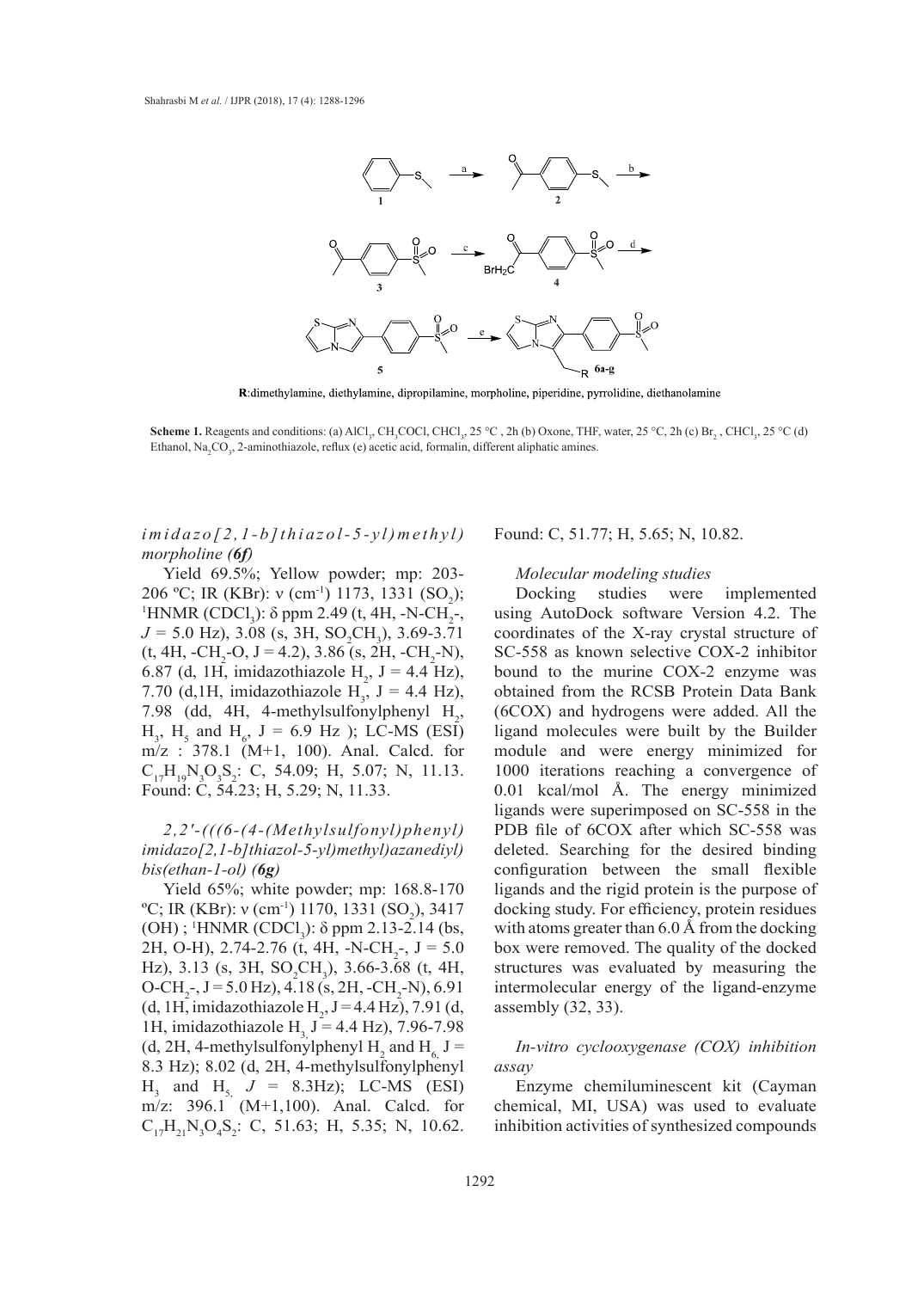

phenyl)imidazo[2,1-b]thiazol-5- yl)methanamine (**6a**) in the **The** active site of murine COX-2. Hydrogen atoms have been **of the Figure 2.** Docking N,N-dimethyl-1-(6-(4-(methylsulfonyl) removed to improve clarity.

based on our previous reported procedure (34). The Cayman chemical chemiluminescent COX (ovine) inhibitor screening assay employs the heme-catalyzed hydroperoxidase activity of ovine cyclooxygenases to produce luminescence in the presence of a cyclic naphthalene hydrazide and the substrate arachidonic acid. Arachidonateinduced luminescence was shown to be an index of real-time catalytic activity and demonstrated the turnover inactivation of the enzyme. COX inhibitory activity, measured by luminescence, by a variety of selective and nonselective inhibitors showed potencies similar to those observed with other *in-vitro* and whole cell methods. improve clarity.

## **Results and Discussion**

## *Chemistry*

The synthesis of 6-(4-(methylsulfonyl) phenyl)imidazo[2,1-b]thiazole derivatives was carried out according to Scheme 1 (31). Starting from thioanisole (**1**), acetyl chloride and aluminium chloride through a Friedelcrafts reaction, 4-(methylthio)acetophenone was obtained (**2**). (Methylsulfonyl) acetophenone (**3**) was prepared using oxone in THF/water. The bromination of compound (3) via bromine in CHCl<sub>3</sub> at room temperature afforded α-bromo-4(methylsulfonyl)acetophenone (**4**). Compound (**4**) was treated with 2-aminothiazole to yield 6-(4-(methylsulfonyl)phenyl)imidazo[2,1-b] thiazole (**5**). The target molecules (**6a-g**) were synthesized in presence of appropriate aliphatic amines, formalin in acetic acid. The purity of all products was determined by thin layer chromatography using different polarity solvent systems. The structures of the synthesized compounds were confirmed by IR, 1 HNMR, and ESI-MS.

## *Docking study*

The orientation and binding interactions of the most selective COX-2 inhibitor (**6f**) within the COX-2 binding site were evaluated by a docking experiment. Results obtained from docking procedure of **6a** as selective and most potent COX-2 inhibitor among the synthesized compounds into the COX-2 binding site (Figure 2) showed that the *para*- $SO<sub>2</sub>$ Me substituent inserts into the secondary pocket present in COX-2 (Arg<sup>513</sup>, Phe<sup>518</sup>, Val<sup>523</sup>). One of O-atoms of  $para$ -SO<sub>2</sub>Me forms a hydrogen bonding interaction with the amino group of Arg<sup>513</sup> (distance =  $3.27 \text{ Å}$ ). Additional docking study showed that **6a** and SC558 were superimposed tightly in COX active site (Figure 3).

#### *Enzyme inhibitory activity*

y of The ability of 6-(4-(methylsulfonyl) wed phenyl)imidazo[2,1-b]thiazole derivatives



**Figure 3.** Superimposition of compound (**6a**) on the SC558 molecule.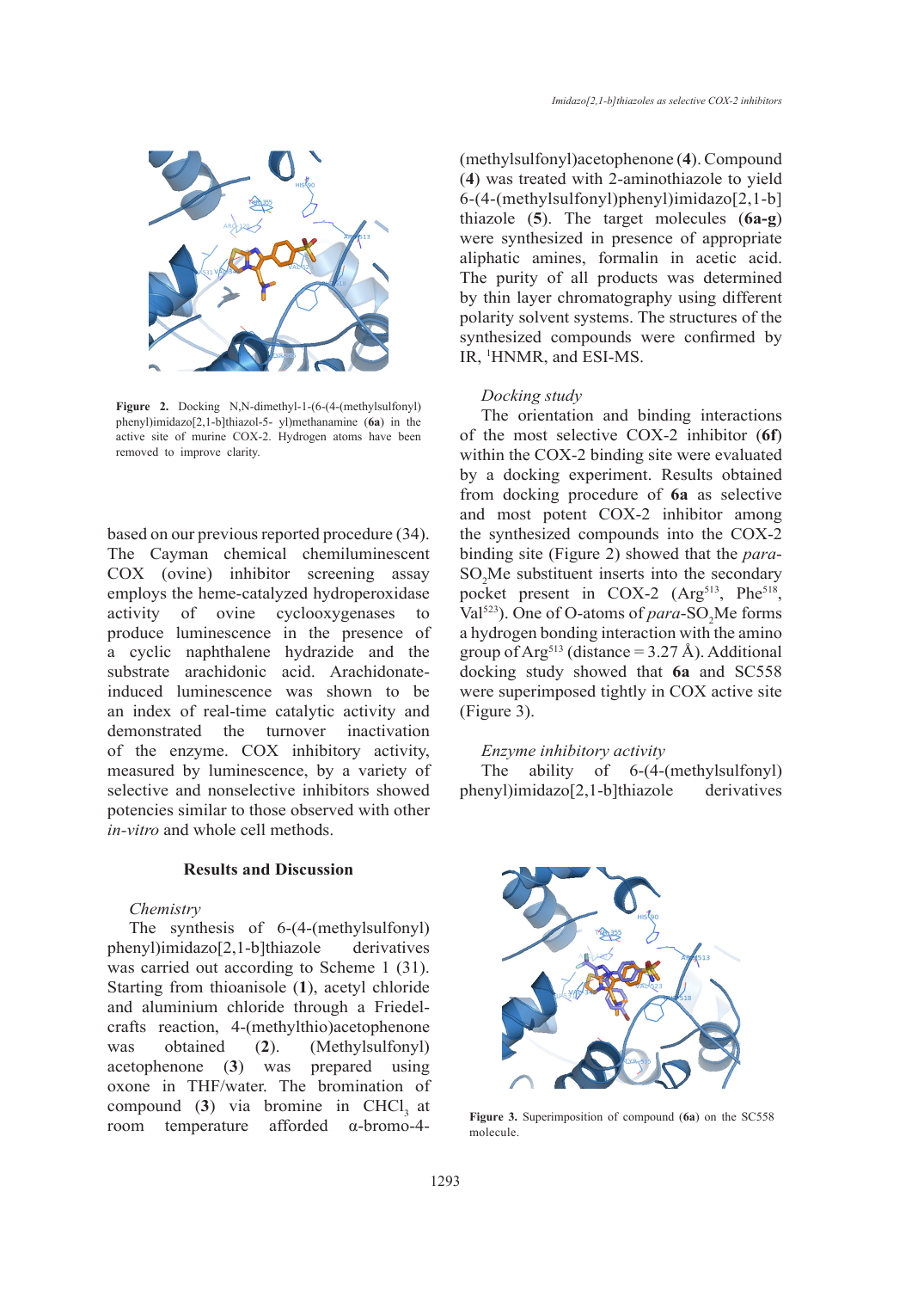**Table 1.** *In-vitro* COX-1 and COX-2 enzyme inhibition assay data. **Table 1.** *In-vitro* COX-1 and COX-2 enzyme inhibition assay data.



| Compound       | $\bf{R}$                                                                                                                                               | $IC_{50} (\mu M)^{a}$ |         | Selectivity    |
|----------------|--------------------------------------------------------------------------------------------------------------------------------------------------------|-----------------------|---------|----------------|
|                |                                                                                                                                                        | $COX-1$               | $COX-2$ | index $(SI)^b$ |
| 6a             | dimethylamine                                                                                                                                          | >100                  | 0.08    | ND             |
| 6 <sub>b</sub> | diethylamine                                                                                                                                           | 48.5                  | 0.12    | 404.1          |
| <b>6c</b>      | dipropylamine                                                                                                                                          | >100                  | >100    | ND             |
| <b>6d</b>      | pyrrolidine                                                                                                                                            | 12.1                  | 0.09    | 134.4          |
| 6e             | piperidine                                                                                                                                             | 50.1                  | 0.16    | 313.1          |
| 6f             | morpholine                                                                                                                                             | 55.1                  | 0.10    | 551.0          |
| 6g             | diethanolamine                                                                                                                                         | >100                  | 0.11    | ND             |
| Celecoxib      |                                                                                                                                                        | 24.3                  | 0.06    | 405            |
|                | <sup>a</sup> Values are means of two determinations acquired using an ovine COX-1/COX-2 assay kit and the deviation from the mean is $\leq 5\%$ of the |                       |         |                |

mean value.

 $b$ *In-vitro* COX-2 selectivity index (COX-1 IC<sub>50</sub>/COX-2 IC<sub>50</sub>).  $V = V \times 10^{10}$  and  $V = 20^{10}$ 

to inhibit COX-1 and COX-2 was measured using chemiluminescent enzyme assay to investigate the effect of different substituents on COX-2 selectivity and potency (Table 1). According to *in-vitro* COX-1/COX-2 which might be explained by the at inhibition data, all compounds (**6a-g**) were selective inhibitors of COX-2 isoenzyme with  $IC_{50}$  values in the highly potent 0.08-0.16 µM range. These results indicated that both potency and selectivity of COX-2 inhibitory activity were affected by the type and size of amine on C-5 of imidazo[2,1-b]thiazole ring. Based on these results N,N-dimethyl-1-(6- (4-(methylsulfonyl)phenyl)imidazo[2,1-b] thiazol-5-yl)methanamine (6a) was proved to be the most potent  $(IC_{50} = 0.08 \mu\text{M})$  COX-2 inhibitor among the synthesized compounds. These results showed that replacement of dimethylamino group with larger dialkylamino substituents such as diethylamino (**6b**) or dipropylamino (**6c**) decreased both potency and selectivity for COX-2 inhibitory activity. Our results also indicated that compounds having cyclic amino groups such as pyrrolidine (**6d**), piperidine (**6e**) or morpholine (**6f**) showed moderate to high COX-2 selectivity.

However, compound **6f** having morpholine emiluminescent enzyme assay to group had higher potency and selectivity for rate the effect of different substituents COX-2 inhibitory activity compared with compound **6e** possessing piperidine substituent which might be explained by the ability of on data, all compounds (6a-g) were morpholine for hydrogen binding with COX-2 active site. Similarly, compound 6g containing diethanolamine with hydrogen binding potential showed high COX-2 inhibitory potency and selectivity. These findings confirm that synthesized compounds should inhibit the biosynthesis of prostaglandins through the cyclooxygenase pathway at sites of inflammation.

## **Conclusion**

The results of this investigation indicated that (i) 6-(4-(methylsulfonyl)phenyl) imidazo[2,1-b]thiazole is a suitable scaffold to design COX-2 inhibitors, (ii) COX-1/-2 inhibition is sensitive to the type of substituent at C-5 of imidazo[2,1-b]thiazole ring, (iii) N,Ndimethyl-1-(6-(4-(methylsulfonyl)phenyl) imidazo[2,1-b]thiazol-5-yl)methanamine (**6a**) exhibited highly COX-2 inhibitory potency.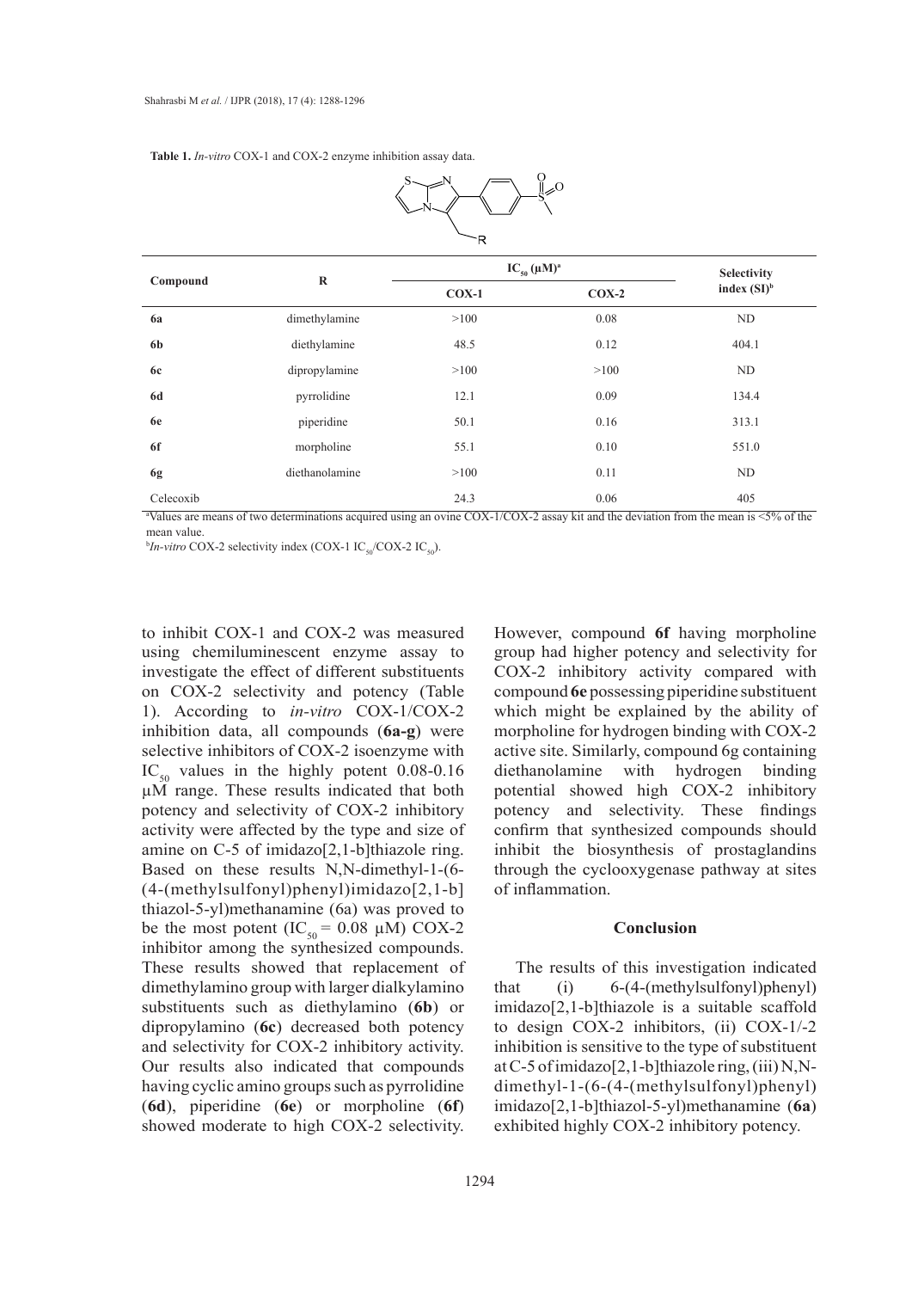#### **References**

- $(1)$  Vane JR. Inhibition of prostaglandin synthesis as a mechanism of action for aspirin-like drugs*. Nat. New Biol*. (1971) 231: 232-5.
- $(2)$  Vane J and Botting R. Anti-inflammatory drugs and their mechanism of action*. Inflamm. Res*. (1998) 47: 78-87.
- Botting R. COX-1 and COX-3 inhibitors*. Thromb.*  (3) *Res*. (2003) 10: 269-72.
- (4) Morham SG, Langenbach R, Loftin CD, Tiano HF, Vouloumanos N, Jennette JC, Mahler JF, Kluckman KD, Ledford A, Lee CA and Smithies O. Prostaglandin synthase 2 gene disruption causes severe renal pathology in the mouse*. Cell* (1995) 83: 473-82.
- $(5)$  Parente L. Pros and cons of selective inhibition of cyclooxygenase-2 versus dual lipoxygenase/ cyclooxygenase inhibition: Is two better than one? *J. Rheumatol*. (2001) 28: 2375-82.
- (6) Katori M and Majima M. Cyclooxygenase-2: Its rich diversity of roles and possible application of its selective inhibitors*. Inflamm. Res*. (2000) 49: 367-92.
- $(7)$  Misra S and Sharma K. COX-2 signaling and cancer: New players in old arena*. Curr. Drug Targets* (2014) 15: 347-59.
- Takkouche B, Regueira-Méndez C and Etminan (8) M. Breast cancer and use of nonsteroidal antiinflammatory drugs: A meta-analysis*. J. Natl. Cancer Inst.* (2008) 100: 1439-47.
- $(9)$  Ruan D and So SP. Prostaglandin E 2 produced by inducible COX-2 and mPGES-1 promoting cancer cell proliferation *in-vitro* and *in-vivo. Life Sci*. (2014) 116: 43-50.
- (10) Teismann P, Tieu K, Choi DK, Wu DC, Naini A, Hunot S, Vila M, Jackson-Lewis V and Przedborski S. Cyclooxygenase-2 is instrumental in Parkinson′s disease neurodegeneration*. Proc. Nat. Acad. Sci*. (2003) 100: 5473-8.
- $(11)$  Van Gool W, Aisen P and Eikelenboom P. Antiinflammatory therapy in Alzheimer's disease: Is hope still alive? *J. Neurol*. (2003) 250: 788-92.
- Abolhasani H, Dastmalchi S, Hamzeh-Mivehroud (12) M, Daraei B and Zarghi A. Design, synthesis and biological evaluation of new tricyclic spiroisoxazoline derivatives as selective COX-2 inhibitors and study of their COX-2 binding modes via docking studies*. Med. Chem. Res*. (2016) 25: 858-69.
- $(13)$  Ghodsi R, Azizi E and Zarghi A. Design, synthesis and biological evaluation of 4-(imidazolylmethyl)- 2-(4-methylsulfonyl phenyl)-quinoline derivatives as selective cox-2 inhibitors and *in-vitro* anti-breast cancer agents*. Iran. J. Pharm. Res*. (2016) 15: 169-77.
- (14) Irannejad H, Kebriaieezadeh A, Zarghi A, Montazer-Sadegh F, Shafiee A, Assadieskandar A and Amini M. Synthesis, docking simulation, biological evaluations and 3D-QSAR study of 5-Aryl-6-(4-methylsulfonyl)-3- (metylthio)-1,2,4-triazin as selective cyclooxygenase-2 inhibitors*. Bioorg. Med. Chem*. (2014) 22: 865-73.
- $(15)$  Arefi H and Zarghi A. Synthesis and biologic

evaluation of new 3-phenoxyazetidin-2-one derivatives as selective cyclooxygenase-2 inhibitors*. Med. Chem. Res*. (2013) 22: 3881-7.

- $(16)$  Zarghi A, Arfaei S and Ghodsi R. Design and synthesis of new 2,4,5-triarylimidazole derivatives as selective cyclooxygenase (COX-2) inhibitors*. Med. Chem. Res.*  (2012) 21: 1803-10.
- (17) Zarghi A, Arefi H, Dadrass OG and Torabi S. Design and synthesis of new 2-aryl, 3-benzyl- (1,3-oxazolidine or 1,3-thiazolidine)-4-ones as selective cyclooxygenase (COX-2) inhibitors*. Med. Chem. Res*. (2010) 19: 782- 93.
- (18) Soltani S, Abolhasani H, Zarghi A and Jouyban A. QSAR analysis of diaryl COX-2 inhibitors: Comparison of feature selection and train-test data selection methods*. Eur. J. Med. Chem*. (2010) 45: 2753-60.
- (19) Zarghi A, Zebardast T, Daraie B and Hedayati M. Design and synthesis of new 1, 3-benzthiazinan-4 one derivatives as selective cyclooxygenase (COX-2) inhibitors*. Bioorg. Med. Chem*. (2009) 17: 5369-73.
- (20) Alsayed SSR, Elshemy HAH, Abdelgawad MA, Abdel-Latif MS and Abdellatif KRA. Design, synthesis and biological screening of some novel celecoxib and etoricoxib analogs with promising COX-2 selectivity, anti-inflammatory activity and gastric safety profile*. Bioorg. Chem*. (2017) 70: 173-83.
- Madhava G, Ramana KV, Sudhana SM, Rao DS, (21) Kumar KH, Lokanatha V, Rani AU and Raju CN. Aryl/ heteroaryl substituted celecoxib derivatives as COX-2 inhibitors: synthesis, anti-inflammatory activity and molecular docking studies*. Med. Chem*. (2017) 13: 484-97.
- (22) Li J, Li D, Xu Y, Guo Z, Liu X, Yang H, Wu L and Wang L. Design, synthesis, biological evaluation, and molecular docking of chalcone derivatives as antiinflammatory agents*. Bioorg. Med. Chem. Lett*. (2017) 27: 602-6.
- Abdelazeem AH, El-Saadi MT, Safi El-Din AG, (23) Omar HA and El-Moghazy SM. Design, synthesis and analgesic/anti-inflammatory evaluation of novel diarylthiazole and diarylimidazole derivatives towards selective COX-1 inhibitors with better gastric profile*. Bioorg. Med. Chem*. (2017) 25: 665-76.
- $(24)$  Zarghi A and Arfaei S. Selective COX-2 inhibitors: A review of their structure-activity relationships*. Iran. J. Pharm. Res.* (2011) 10: 655-83.
- (25) Penning TD, Talley JJ, Bertenshaw SR, Carter JS, Collins PW, Docter S, Graneto MJ, Lee LF, Malecha JW and Miyashiro JM. Synthesis and biological evaluation of the 1, 5-diarylpyrazole class of cyclooxygenase-2 inhibitors: identification of 4-[5-(4 methylphenyl)-3-(trifluoromethyl)-1 H-pyrazol-1-yl] benzenesulfonamide (SC-58635, celecoxib)*. J. Med. Chem.* (1997) 40: 1347-65.
- (26) Prasit P, Wang Z, Brideau C, Chan CC, Charleson S, Cromlish W, Ethier D, Evans J, Ford-Hutchinson A and Gauthier J. The discovery of rofecoxib,[MK 966, VIOXX®,4-(4′-methylsulfonylphenyl)-3-phenyl-